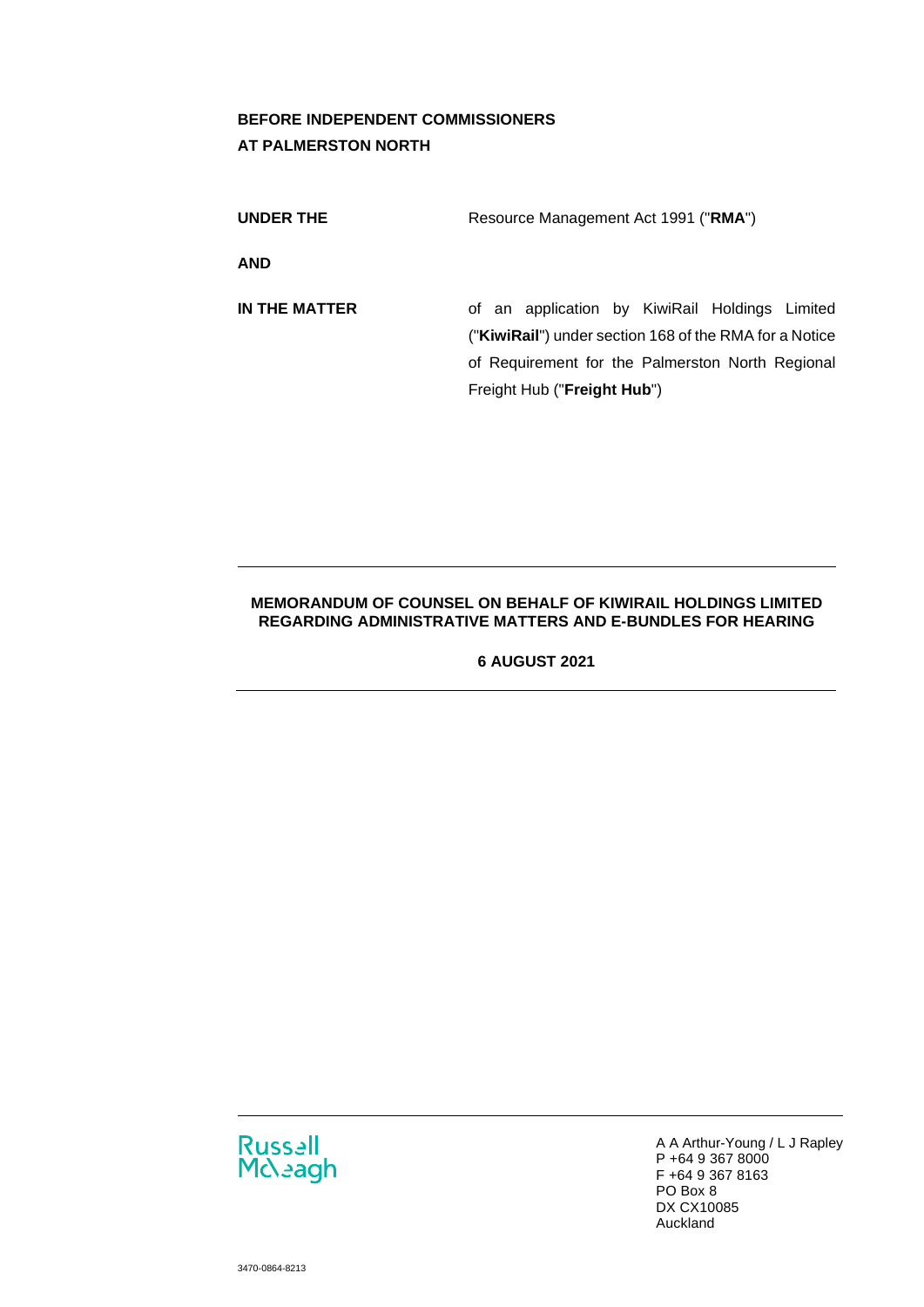### **MAY IT PLEASE THE PANEL:**

#### **Introduction**

1. In advance of the hearing commencing next week, this memorandum provides an update on administrative matters.

### **Documents and plans**

- 2. Counsel has compiled an electronic hyper-linked bundle of KiwiRail's primary and rebuttal evidence, enclosed for filing with this memorandum.
- 3. Counsel is also preparing a single plan bundle in consultation with the Council and KiwiRail experts, which contains the key plans that we anticipate will most often be referred to at the hearing. We will also provide hard copies of this bundle (A3, spiral bound) at the hearing for Panel members, submitters, and witnesses to use, as well as a USB Flash Drive containing an electronic copy of this plan set for the Panel.

#### **Visual simulations**

- 4. In response to the Panel's Second Minute, KiwiRail's landscape and visual expert Ms Rimmer has prepared visual simulations along Sangsters Road frontage, to provide the Panel with a visual representation of the potential earth bunding, noise barrier, and landscape planting. The visual simulations have been prepared to illustrate representative views of the Site from the eastern end of Sangsters Road, both 2-3 years and 5 plus years after planting. For comparative purposes, the existing view from 11 Sangsters Road, looking west towards the Site, has also been included.
- 5. We have enclosed an electronic copy of the simulations. These visuals will also form part of the plan bundle referred to in paragraph 3 to be provided at the hearing.

#### **Videoconferencing**

6. One of KiwiRail's economic experts, Mr Richard Paling, is presently located in the UK and will accordingly be providing his presentation via videoconference. Counsel respectfully requests that Mr Paling is able to present his evidence on Tuesday 10 August at 9am (as currently scheduled) due to the time differences. Counsel has been liaising with the Hearings Administrator to make the necessary technical arrangements for this occur.